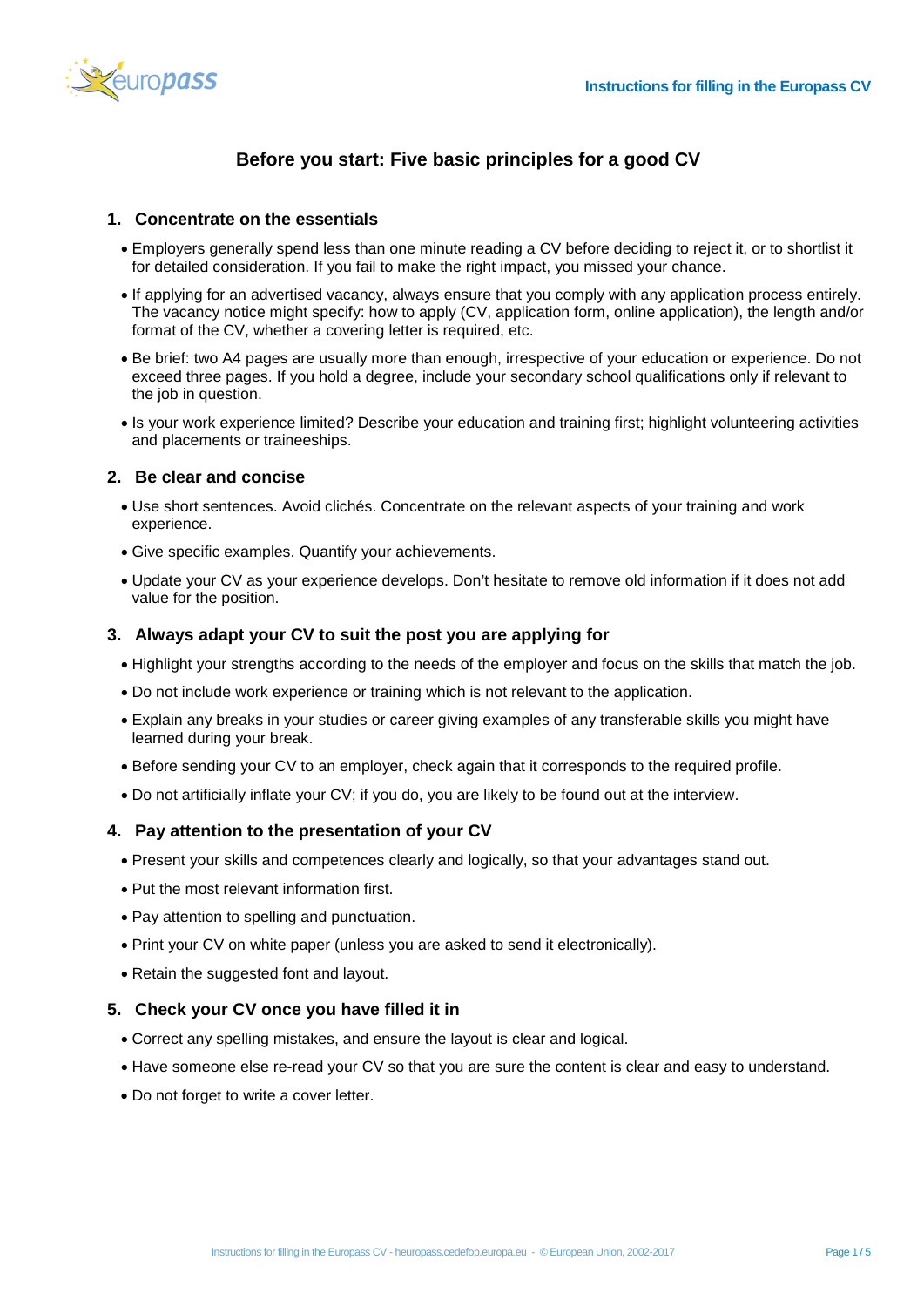

|                                                                                                                                                 | All CV headings/fields are optional. Remove any fields left empty.                                                                                                                                                                                                                                                                                                                                                                                                                                                                                                                                                                                                                                                                                                                                                                                                                                                                                                                                                                                                                                                                                       |
|-------------------------------------------------------------------------------------------------------------------------------------------------|----------------------------------------------------------------------------------------------------------------------------------------------------------------------------------------------------------------------------------------------------------------------------------------------------------------------------------------------------------------------------------------------------------------------------------------------------------------------------------------------------------------------------------------------------------------------------------------------------------------------------------------------------------------------------------------------------------------------------------------------------------------------------------------------------------------------------------------------------------------------------------------------------------------------------------------------------------------------------------------------------------------------------------------------------------------------------------------------------------------------------------------------------------|
| PERSONAL INFORMATION                                                                                                                            | Replace with First name(s) Surname(s)<br>If you have more than one first name, start with the one you usually use. Example:<br><b>John Smith</b>                                                                                                                                                                                                                                                                                                                                                                                                                                                                                                                                                                                                                                                                                                                                                                                                                                                                                                                                                                                                         |
| Insert picture only if required.                                                                                                                | Replace with house number, street name, city, postcode, country.<br>Choose the postal address at which you can be contacted quickly. Example:<br>32 Reading Rd., Birmingham B26 3QJ, United Kingdom<br>Replace with telephone number. <b>a</b> Replace with mobile number.<br>Choose the number at which you can be contacted quickly, most likely your mobile phone.<br>Example:<br>+44 7871 330 1234<br>Separate groups of digits in accordance to national convention, to ensure your telephone number<br>is easy to read. Example: +< Country Code> < Area Code> < Local Number><br>State e-mail address<br>Choose the e-mail address at which you can be contacted quickly, preferably your personal<br>e-mail address. Avoid fancy or silly addresses. Example:<br>John.smith@hotmail.com<br>State personal website(s)<br>Be sure it is relevant to the position and it does not hinder your application. Example:<br>www.sample.com<br>Replace with type of IM service / Replace with messaging account(s).<br>Be sure it is relevant to the position and it does not hinder your application. Example:<br>AOL Instant Messenger (AIM) john.smith |
|                                                                                                                                                 | Sex Enter sex   Date of birth dd/mm/yyyy   Nationality Enter nationality/-ies                                                                                                                                                                                                                                                                                                                                                                                                                                                                                                                                                                                                                                                                                                                                                                                                                                                                                                                                                                                                                                                                            |
|                                                                                                                                                 | Complete only if required. Check local legal provisions regarding data such as sex, age, nationality,<br>etc. on a CV. Example:                                                                                                                                                                                                                                                                                                                                                                                                                                                                                                                                                                                                                                                                                                                                                                                                                                                                                                                                                                                                                          |
|                                                                                                                                                 | Sex Male   Date of birth 01/04/1973   Nationality Spanish                                                                                                                                                                                                                                                                                                                                                                                                                                                                                                                                                                                                                                                                                                                                                                                                                                                                                                                                                                                                                                                                                                |
| <b>JOB APPLIED FOR</b><br><b>POSITION</b><br>PREFERRED JOB<br><b>STUDIES APPLIED FOR</b><br>PERSONAL STATEMENT<br>Delete non relevant headings. | Select from list: Job applied for / Position / Preferred job / Studies applied<br>for / Personal statement                                                                                                                                                                                                                                                                                                                                                                                                                                                                                                                                                                                                                                                                                                                                                                                                                                                                                                                                                                                                                                               |
|                                                                                                                                                 | This heading gives an immediate overview of the purpose of your application. Delete non relevant<br>headings in the left column. Examples:                                                                                                                                                                                                                                                                                                                                                                                                                                                                                                                                                                                                                                                                                                                                                                                                                                                                                                                                                                                                               |
|                                                                                                                                                 | <b>JOB APPLIED FOR</b><br>Human Resources Assistant (ref. 562/2013)                                                                                                                                                                                                                                                                                                                                                                                                                                                                                                                                                                                                                                                                                                                                                                                                                                                                                                                                                                                                                                                                                      |
|                                                                                                                                                 | <b>POSITION</b><br>Car painter                                                                                                                                                                                                                                                                                                                                                                                                                                                                                                                                                                                                                                                                                                                                                                                                                                                                                                                                                                                                                                                                                                                           |
|                                                                                                                                                 | PREFERRED JOB<br><b>Customer Service Representative or Clerical Support</b>                                                                                                                                                                                                                                                                                                                                                                                                                                                                                                                                                                                                                                                                                                                                                                                                                                                                                                                                                                                                                                                                              |
|                                                                                                                                                 | <b>STUDIES APPLIED FOR</b>                                                                                                                                                                                                                                                                                                                                                                                                                                                                                                                                                                                                                                                                                                                                                                                                                                                                                                                                                                                                                                                                                                                               |
|                                                                                                                                                 | <b>Postgraduate Applied Economics</b>                                                                                                                                                                                                                                                                                                                                                                                                                                                                                                                                                                                                                                                                                                                                                                                                                                                                                                                                                                                                                                                                                                                    |
|                                                                                                                                                 | PERSONAL STATEMENT                                                                                                                                                                                                                                                                                                                                                                                                                                                                                                                                                                                                                                                                                                                                                                                                                                                                                                                                                                                                                                                                                                                                       |
|                                                                                                                                                 | A graduate with strong communication and organisational skills gained in                                                                                                                                                                                                                                                                                                                                                                                                                                                                                                                                                                                                                                                                                                                                                                                                                                                                                                                                                                                                                                                                                 |

nursing, now seeking to move into HR as a trainee manager

Use 'Personal statement' only if you have a clear idea of what job you wish to apply for. Focus on your core strengths and achievements related to the job, rather than past duties. A few sentences are enough (max. 50 words). Avoid generic statements such as 'Looking for a challenging opportunity', etc.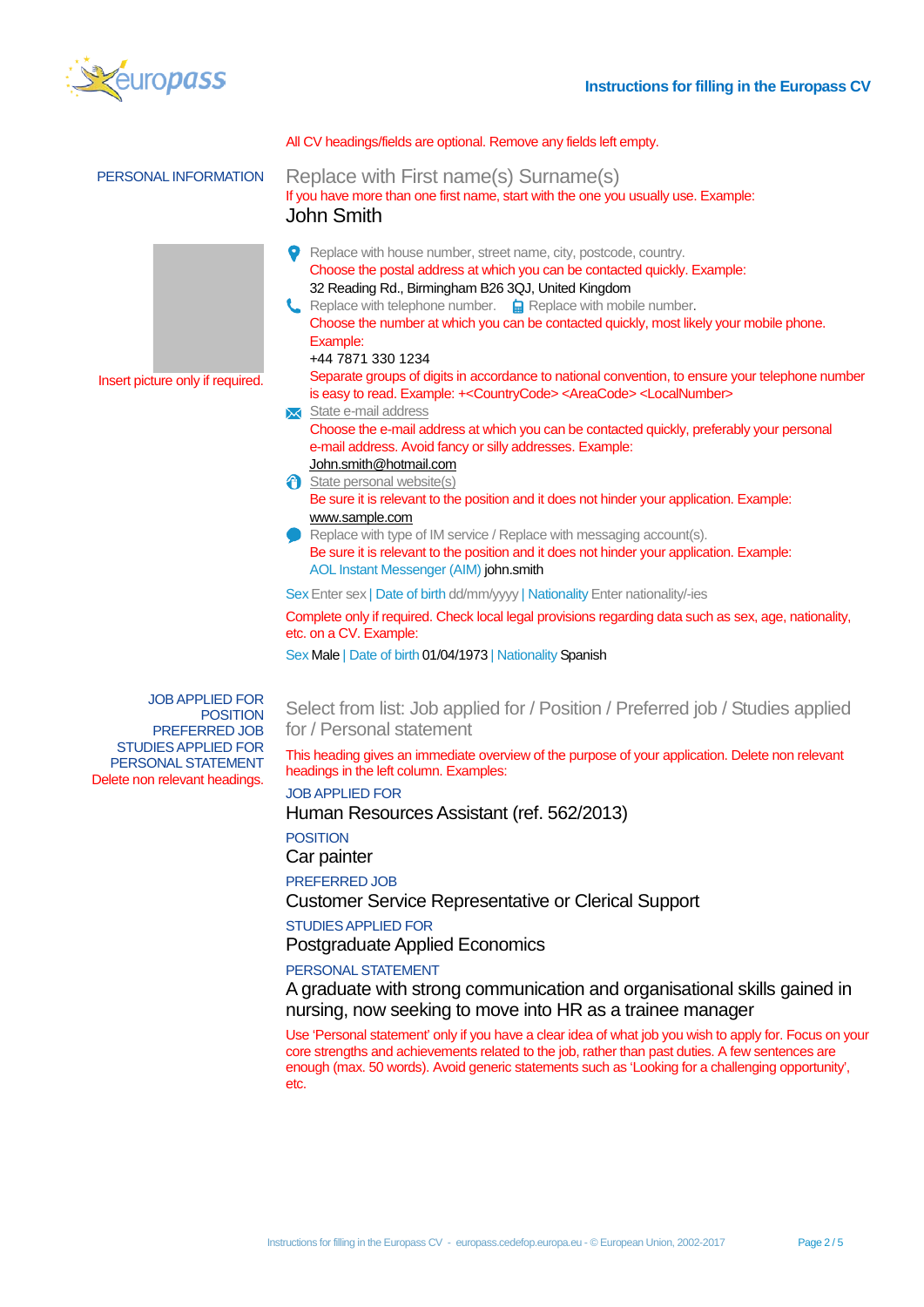

| <b>WORK EXPERIENCE</b>                     |                                                                                                                                                                                                                                                                                                                                                                                               |                   |  |  |  |  |  |
|--------------------------------------------|-----------------------------------------------------------------------------------------------------------------------------------------------------------------------------------------------------------------------------------------------------------------------------------------------------------------------------------------------------------------------------------------------|-------------------|--|--|--|--|--|
|                                            | Focus on the work experience that gives added weight to your application.                                                                                                                                                                                                                                                                                                                     |                   |  |  |  |  |  |
|                                            | Add separate entries for each experience. Start with the most recent.                                                                                                                                                                                                                                                                                                                         |                   |  |  |  |  |  |
|                                            | If your work experience is limited:                                                                                                                                                                                                                                                                                                                                                           |                   |  |  |  |  |  |
|                                            | describe your education and training first;<br>$\circ$                                                                                                                                                                                                                                                                                                                                        |                   |  |  |  |  |  |
|                                            | mention volunteering or (paid/unpaid) work placements which provide evidence of work<br>$\circ$<br>experience.                                                                                                                                                                                                                                                                                |                   |  |  |  |  |  |
|                                            | If you are applying for a position you have no prior experience of, underline skills gained from<br>previous jobs relevant for the position. For example if you apply for a managerial position but have<br>never worked as manager, emphasise that your previous position involved significant<br>responsibility and decision-making duties (delegation, coordination, training staff, etc.) |                   |  |  |  |  |  |
| Replace with dates (from - to)<br>Example: | Replace with occupation or position held.                                                                                                                                                                                                                                                                                                                                                     |                   |  |  |  |  |  |
| September 2007 - Present                   | Examples:                                                                                                                                                                                                                                                                                                                                                                                     |                   |  |  |  |  |  |
|                                            | Maintenance technician / Receptionist / Ice Hockey Volunteer Coach                                                                                                                                                                                                                                                                                                                            |                   |  |  |  |  |  |
|                                            | Replace with employer's name and locality (if relevant, full address and website).                                                                                                                                                                                                                                                                                                            |                   |  |  |  |  |  |
|                                            | Example:                                                                                                                                                                                                                                                                                                                                                                                      |                   |  |  |  |  |  |
|                                            | Anderson and Dobbs Ltd., 12 Highland Road, Edinburgh EH3 4AB, United Kingdom<br>Indicate telephone, fax, e-mail or Internet address only if required. Example:<br>Tel.: (44-31) 123 45 67 - Fax (44-31) 123 45 68 - E-mail: J.Robinson@andes.co.uk<br>http://www.anderdobbs.co.uk                                                                                                             |                   |  |  |  |  |  |
|                                            | Replace with main activities and responsibilities.                                                                                                                                                                                                                                                                                                                                            |                   |  |  |  |  |  |
|                                            | Examples:                                                                                                                                                                                                                                                                                                                                                                                     |                   |  |  |  |  |  |
|                                            | • maintenance of computers                                                                                                                                                                                                                                                                                                                                                                    |                   |  |  |  |  |  |
|                                            | - relations with suppliers                                                                                                                                                                                                                                                                                                                                                                    |                   |  |  |  |  |  |
|                                            |                                                                                                                                                                                                                                                                                                                                                                                               |                   |  |  |  |  |  |
|                                            | - coaching a junior Ice Hockey team (10 hours/week)                                                                                                                                                                                                                                                                                                                                           |                   |  |  |  |  |  |
|                                            | If necessary, quantify your responsibilities (percentage of working time, length of time spent on each<br>occupation, etc.).                                                                                                                                                                                                                                                                  |                   |  |  |  |  |  |
|                                            | Business or sector Replace with type of business or sector.                                                                                                                                                                                                                                                                                                                                   |                   |  |  |  |  |  |
|                                            | Use only if required. Examples:                                                                                                                                                                                                                                                                                                                                                               |                   |  |  |  |  |  |
|                                            | Business or sector Transport and logistics / Auditing / Manufacturer of motor vehicle parts                                                                                                                                                                                                                                                                                                   |                   |  |  |  |  |  |
| <b>EDUCATION AND TRAINING</b>              |                                                                                                                                                                                                                                                                                                                                                                                               |                   |  |  |  |  |  |
|                                            | Add separate entries for each course. Start from the most recent.                                                                                                                                                                                                                                                                                                                             |                   |  |  |  |  |  |
| Replace with dates (from - to)             | Replace with qualification awarded.                                                                                                                                                                                                                                                                                                                                                           | Replace with EQF  |  |  |  |  |  |
| Example:                                   | Example:                                                                                                                                                                                                                                                                                                                                                                                      | level if relevant |  |  |  |  |  |
| September 2004 - June 2007                 | National Vocational Qualification (NVQ) Level 2: Bakery Service                                                                                                                                                                                                                                                                                                                               | Example:          |  |  |  |  |  |
|                                            | Avoid using abbreviations on their own (e.g. NVQ).                                                                                                                                                                                                                                                                                                                                            | EQF level 3       |  |  |  |  |  |
|                                            | Replace with name and locality of education or training organisation (if relevant, country).                                                                                                                                                                                                                                                                                                  |                   |  |  |  |  |  |
|                                            | Example:                                                                                                                                                                                                                                                                                                                                                                                      |                   |  |  |  |  |  |
|                                            | South Wales Technical College, Cardiff                                                                                                                                                                                                                                                                                                                                                        |                   |  |  |  |  |  |
|                                            | Replace with a list of principal subjects covered or skills acquired.                                                                                                                                                                                                                                                                                                                         |                   |  |  |  |  |  |
|                                            | Examples:                                                                                                                                                                                                                                                                                                                                                                                     |                   |  |  |  |  |  |
|                                            | General                                                                                                                                                                                                                                                                                                                                                                                       |                   |  |  |  |  |  |
|                                            | • English, Welsh, Mathematics, Spanish                                                                                                                                                                                                                                                                                                                                                        |                   |  |  |  |  |  |
|                                            | • physical education                                                                                                                                                                                                                                                                                                                                                                          |                   |  |  |  |  |  |
|                                            | Occupational                                                                                                                                                                                                                                                                                                                                                                                  |                   |  |  |  |  |  |
|                                            | • occupational techniques (making of standard breads, fancy breads, cakes and pastries)                                                                                                                                                                                                                                                                                                       |                   |  |  |  |  |  |
|                                            |                                                                                                                                                                                                                                                                                                                                                                                               |                   |  |  |  |  |  |
|                                            | • science applied to food and equipment (microbiology, biochemistry, hygiene)                                                                                                                                                                                                                                                                                                                 |                   |  |  |  |  |  |
|                                            | • occupational technology (basic principles, hygiene and safety)                                                                                                                                                                                                                                                                                                                              |                   |  |  |  |  |  |
|                                            | • knowledge of business and its economic, legal and social context.                                                                                                                                                                                                                                                                                                                           |                   |  |  |  |  |  |
|                                            | Focus on the occupational skills which would be an asset if you were appointed.                                                                                                                                                                                                                                                                                                               |                   |  |  |  |  |  |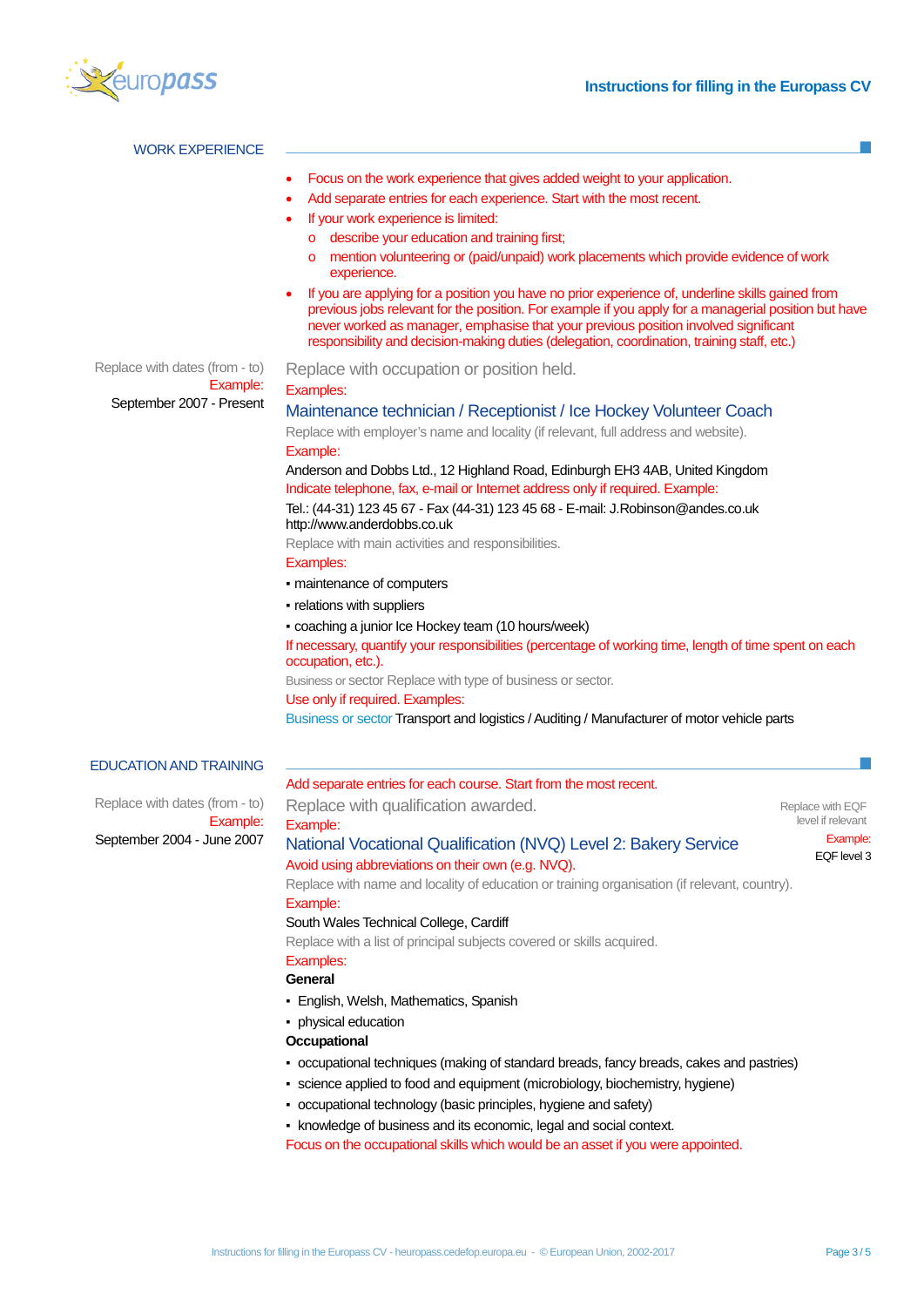

| <b>PERSONAL SKILLS</b>                        |                                                                                                                                                                                                                                                                                                                                                                                                                                 |                            |                       |                                                                                                                                                                                                                                                                                                               |                |  |
|-----------------------------------------------|---------------------------------------------------------------------------------------------------------------------------------------------------------------------------------------------------------------------------------------------------------------------------------------------------------------------------------------------------------------------------------------------------------------------------------|----------------------------|-----------------------|---------------------------------------------------------------------------------------------------------------------------------------------------------------------------------------------------------------------------------------------------------------------------------------------------------------|----------------|--|
| Mother tongue(s)                              | Remove any fields left empty.<br>Replace with mother tongue(s).<br>Example:<br>English<br>Do not overestimate your level, which may be checked if you are interviewed!                                                                                                                                                                                                                                                          |                            |                       |                                                                                                                                                                                                                                                                                                               |                |  |
| Other language(s)                             | <b>UNDERSTANDING</b>                                                                                                                                                                                                                                                                                                                                                                                                            |                            | <b>SPEAKING</b>       |                                                                                                                                                                                                                                                                                                               | <b>WRITING</b> |  |
|                                               | Listening                                                                                                                                                                                                                                                                                                                                                                                                                       | Reading                    | Spoken interaction    | Spoken production                                                                                                                                                                                                                                                                                             |                |  |
| Replace with language.<br>Example:<br>Spanish | Example:<br>C1                                                                                                                                                                                                                                                                                                                                                                                                                  | Example:<br>C <sub>1</sub> | Example:<br><b>B2</b> | Example:<br>B2                                                                                                                                                                                                                                                                                                | Example:<br>B1 |  |
|                                               | Replace with name of language certificate. Enter level if known.<br>Example:<br>Certificado de Español: Lengua y Uso                                                                                                                                                                                                                                                                                                            |                            |                       |                                                                                                                                                                                                                                                                                                               |                |  |
| Replace with language.<br>Example:<br>French  | Example:<br><b>B2</b>                                                                                                                                                                                                                                                                                                                                                                                                           | Example:<br><b>B2</b>      | Example:<br><b>B1</b> | Example:<br><b>B1</b>                                                                                                                                                                                                                                                                                         | Example:<br>A2 |  |
|                                               | Replace with name of language certificate. Enter level if known.<br>Example:<br>Diplôme d'études en langue française (DELF) B1                                                                                                                                                                                                                                                                                                  |                            |                       |                                                                                                                                                                                                                                                                                                               |                |  |
|                                               | When describing your personal skills:<br>Use simple words and clear, unambiguous language.<br>Avoid jargon and clichés (e.g. I am a team player) without context-based evidence of skills.<br>Be succinct: take time to understand what skills are important for the position you are applying for.<br>Specify in what context they were acquired (through training, work, seminars, voluntary or leisure<br>activities, etc.). |                            |                       |                                                                                                                                                                                                                                                                                                               |                |  |
| <b>Communication skills</b>                   | Replace with your communication skills. Specify in what context they were acquired.<br>Examples:<br>· good communication skills gained through my experience as sales manager<br>- excellent contact skills with children gained through my experience as ice hockey volunteer coach                                                                                                                                            |                            |                       |                                                                                                                                                                                                                                                                                                               |                |  |
| Organisational / managerial skills            | Replace with your organisational / managerial skills. Specify in what context they were acquired.<br>Examples:<br>- leadership (currently responsible for a team of 10 people)<br>· good organisational skills gained as secretary of the History Society, responsible for booking<br>speakers and promoting events<br>· good team-leading skills gained as ice hockey volunteer coach                                          |                            |                       |                                                                                                                                                                                                                                                                                                               |                |  |
| Job-related skills                            | Examples:                                                                                                                                                                                                                                                                                                                                                                                                                       |                            |                       | Replace with any job-related skills not listed elsewhere. Specify in what context they were acquired.<br>- good command of quality control processes (currently responsible for quality audit)<br>- mentoring skills (as senior nurse, I was responsible for the training and induction of new nursing staff) |                |  |